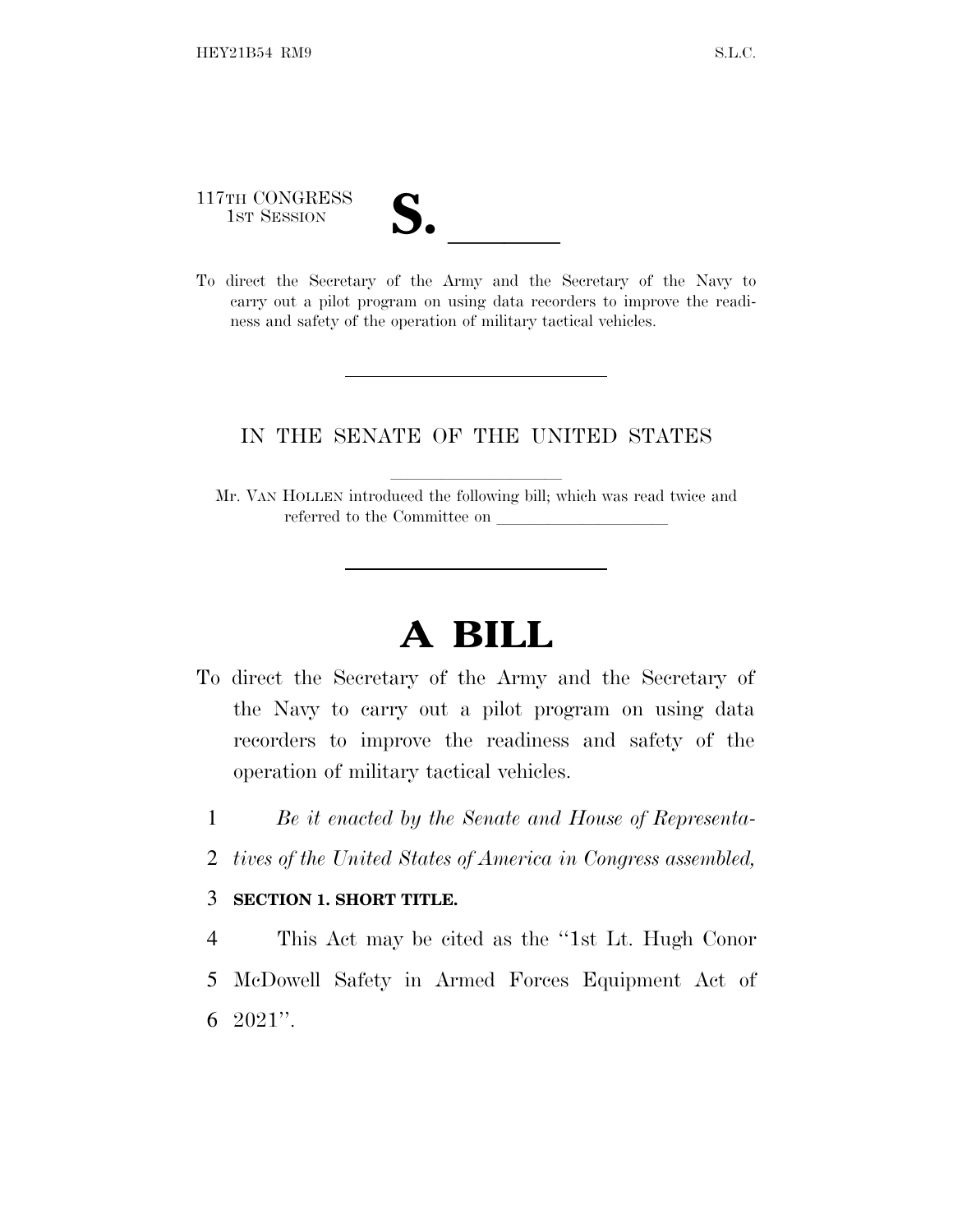| HEY21B54 RM9<br>S.L.C. |                                                             |
|------------------------|-------------------------------------------------------------|
|                        | $\overline{2}$                                              |
| $\mathbf{1}$           | SEC. 2. PILOT PROGRAM FOR TACTICAL VEHICLE SAFETY           |
| $\overline{2}$         | DATA COLLECTION.                                            |
| 3                      | (a) IN GENERAL.—Not later than one year after the           |
| $\overline{4}$         | date of the enactment of this Act, the Secretary of the     |
| 5                      | Army and the Secretary of the Navy shall jointly carry      |
| 6                      | out a pilot program to evaluate the feasibility of using    |
| 7                      | data recorders to monitor, assess, and improve the readi-   |
| 8                      | ness and safety of the operation of military tactical vehi- |
| 9                      | cles.                                                       |
| 10                     | (b) PURPOSES.—The purposes of the pilot program             |
| 11                     | are—                                                        |
| 12                     | $(1)$ to allow for the automated identification of          |
| 13                     | hazards and potential hazards on and off military           |
| 14                     | installations;                                              |
| 15                     | $(2)$ to mitigate and increase awareness of haz-            |
| 16                     | ards and potential hazards on and off military in-          |
| 17                     | stallations;                                                |
| 18                     | $(3)$ to identify near-miss accidents;                      |
| 19                     | (4) to create a standardized record source for              |
| 20                     | accident investigations;                                    |
| 21                     | (5) to assess individual driver proficiency, risk,          |

and readiness;

 (6) to increase consistency in the implementa- tion of military installation and unit-level range safe-ty programs across military installations and units;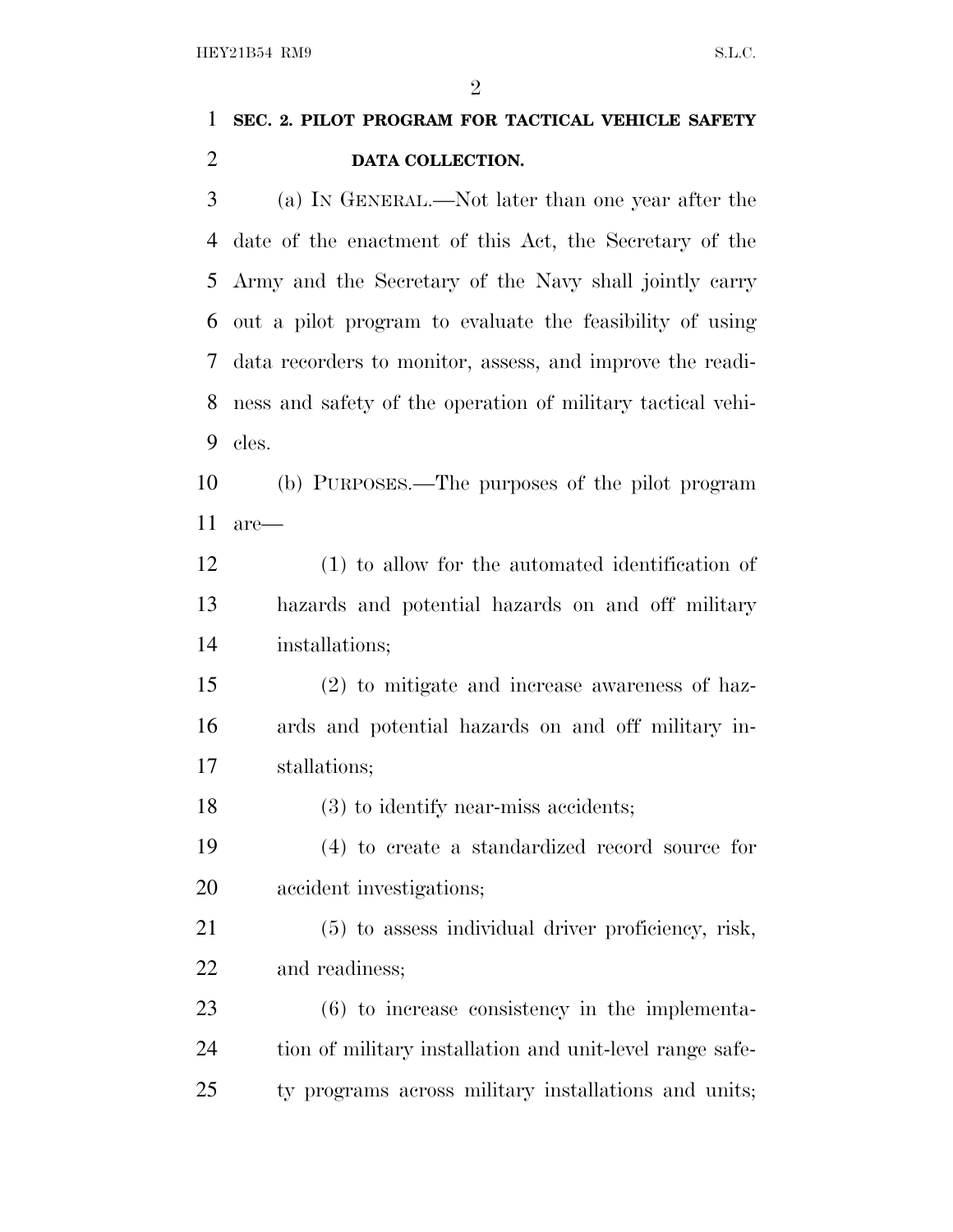(7) to evaluate the feasibility of incorporating metrics generated from data recorders into the safe- ty reporting systems and to the Defense Readiness Reporting System as a measure of assessing safety risks, mitigations, and readiness; (8) to determine the costs and benefits of retro- fitting data recorders on legacy platforms and in- cluding data recorders as a requirement in acquisi- tion of military tactical vehicles; and (9) any other matters as determined by the Secretary concerned. (c) REQUIREMENTS.—In carrying out the pilot pro- gram, the Secretary of the Army and the Secretary of the Navy shall— (1) assess the feasibility of using commercial technology, such as smartphones or technologies used by insurance companies, as a data recorder; (2) test and evaluate a minimum of two data recorders that meet the pilot program requirements; (3) select a data recorder capable of collecting and exporting the telemetry data, event data, and driver identification during operation and accidents; (4) install and maintain a data recorder on a sufficient number of each of the military tactical ve-hicles listed under subsection (f) at installations se-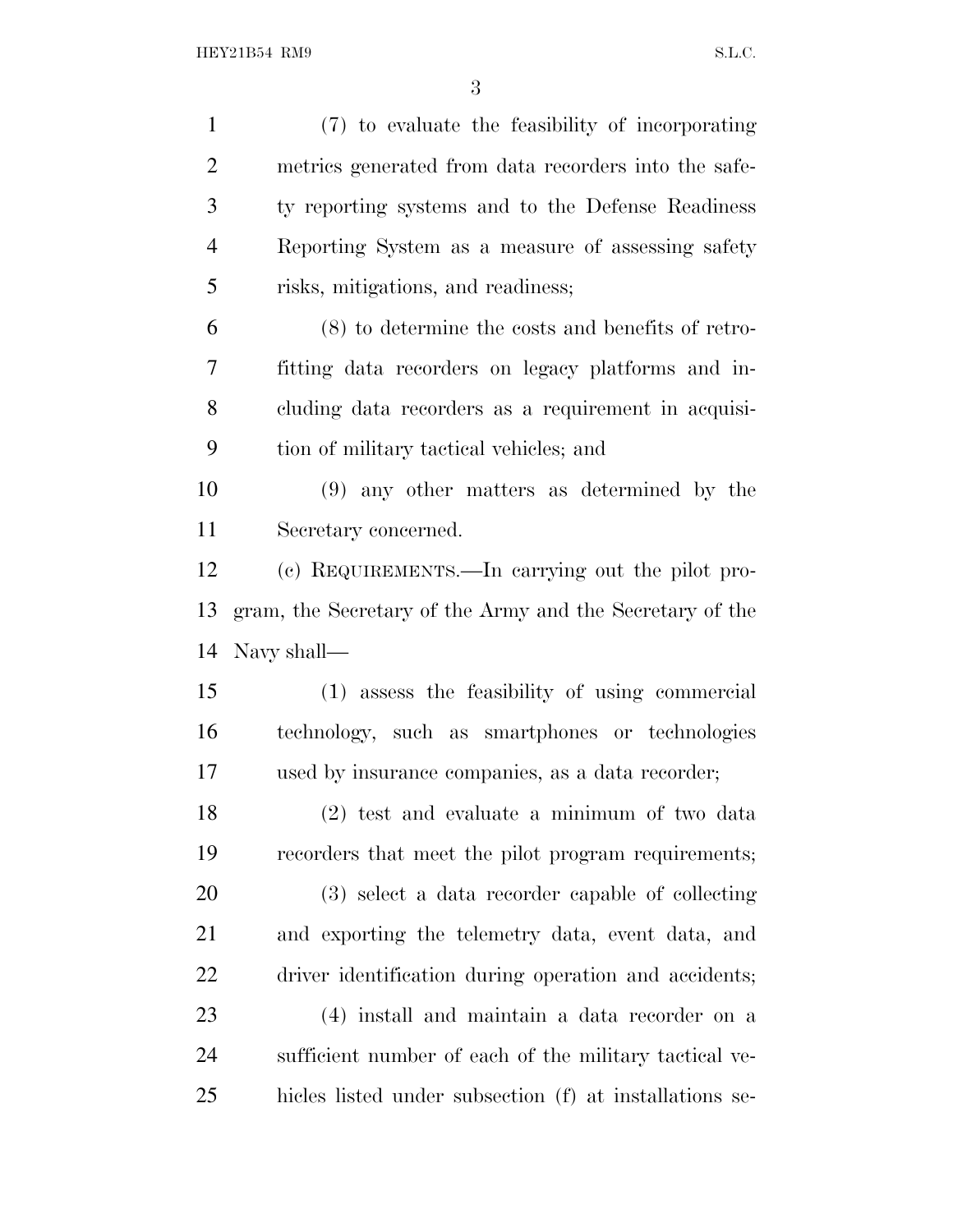| $\mathbf{1}$   | lected by the Secretary concerned under subsection      |
|----------------|---------------------------------------------------------|
| $\overline{2}$ | (e) for statistically significant results;              |
| 3              | (5) establish and maintain a database that con-         |
| 4              | tains telemetry data, driver data, and event data       |
| 5              | captured by the data recorder;                          |
| 6              | (6) regularly generate for each installation se-        |
| 7              | lected under subsection (e) a dataset that is viewable  |
| 8              | in widely available mapping software of hazards and     |
| 9              | potential hazards based on telemetry data and event     |
| 10             | data captured by the data recorders;                    |
| 11             | (7) generate actionable data sets and statistics        |
| 12             | on individual, vehicle, and military installation;      |
| 13             | (8) require commanders at the installations se-         |
| 14             | lected under subsection (e) to incorporate the action-  |
| 15             | able data sets and statistics into the installation     |
| 16             | range safety program;                                   |
| 17             | (9) require unit commanders at the installations        |
| 18             | selected under subsection (e) to incorporate the ac-    |
| 19             | tionable data sets and statistics into the unit driver  |
| 20             | safety program;                                         |
| 21             | (10) evaluate the feasibility of integrating data       |
| 22             | sets and statistics to improve driver certification and |
| 23             | licensing based on data recorded and generated by       |
| 24             | the data recorders;                                     |
|                |                                                         |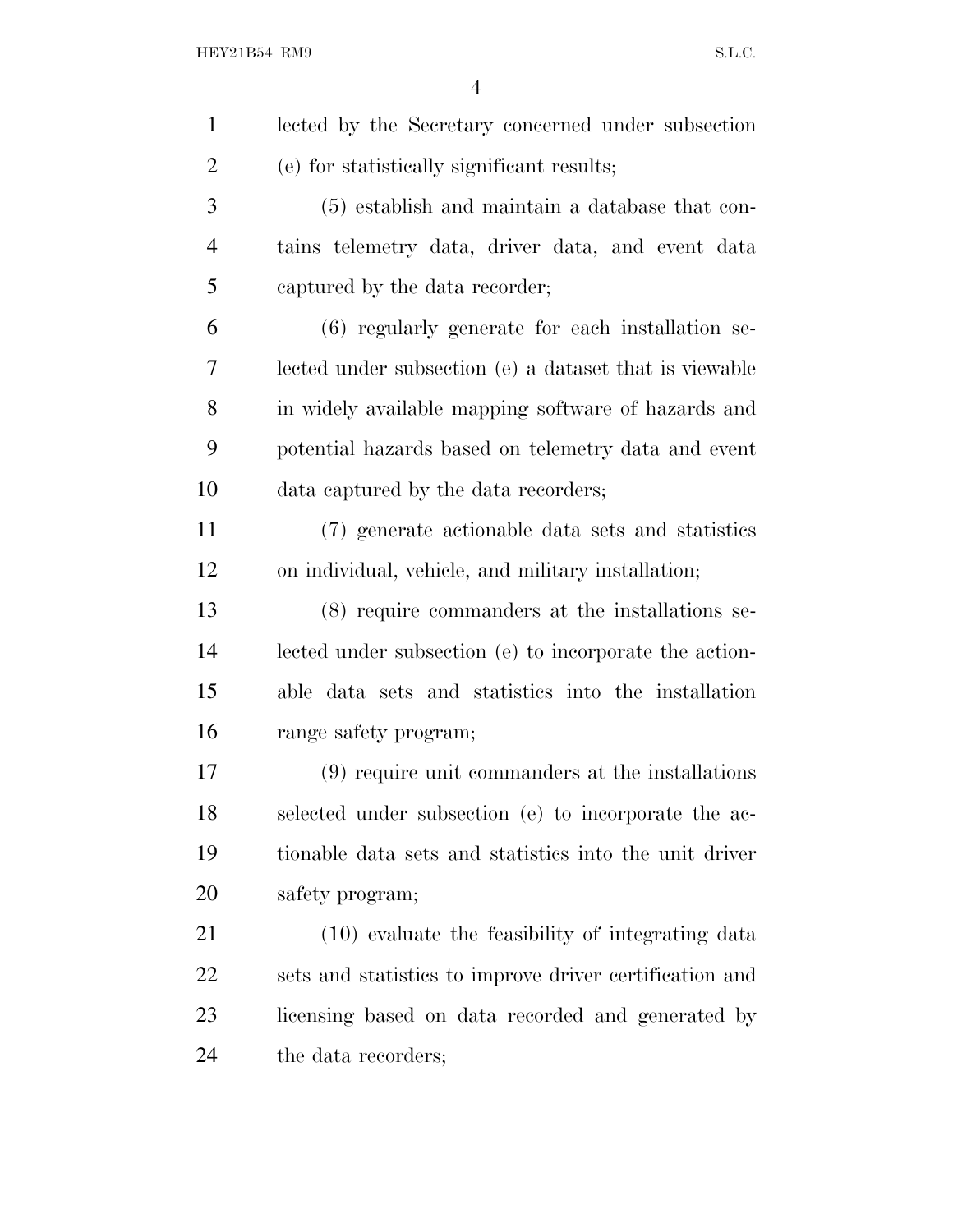| $(11)$ use open architecture to the maximum ex- |
|-------------------------------------------------|
| tent practicable; and                           |

 (12) carry out any other activities determined by the Secretary as necessary to meet the purposes under subsection (b).

 (d) IMPLEMENTATION PLAN.—Not later than 180 days after the date of the enactment of this Act, the Sec- retary of the Army and the Secretary of the Navy shall develop a plan for implementing the pilot program.

 (e) LOCATIONS.—Each Secretary concerned shall carry out the pilot program at not fewer than one military installation in the United States selected by the Secretary concerned that meets the following conditions:

 (1) Contains the necessary force structure, equipment, and maneuver training ranges to collect driver and military tactical vehicle data during train-ing and routine operation.

 (2) Represents at a minimum one of the five training ranges identified in the study by the Comp- troller General of the United States titled ''Army and Marine Corps Should Take Additional Actions to Mitigate and Prevent Training Accidents'' that did not track unit location during the training events.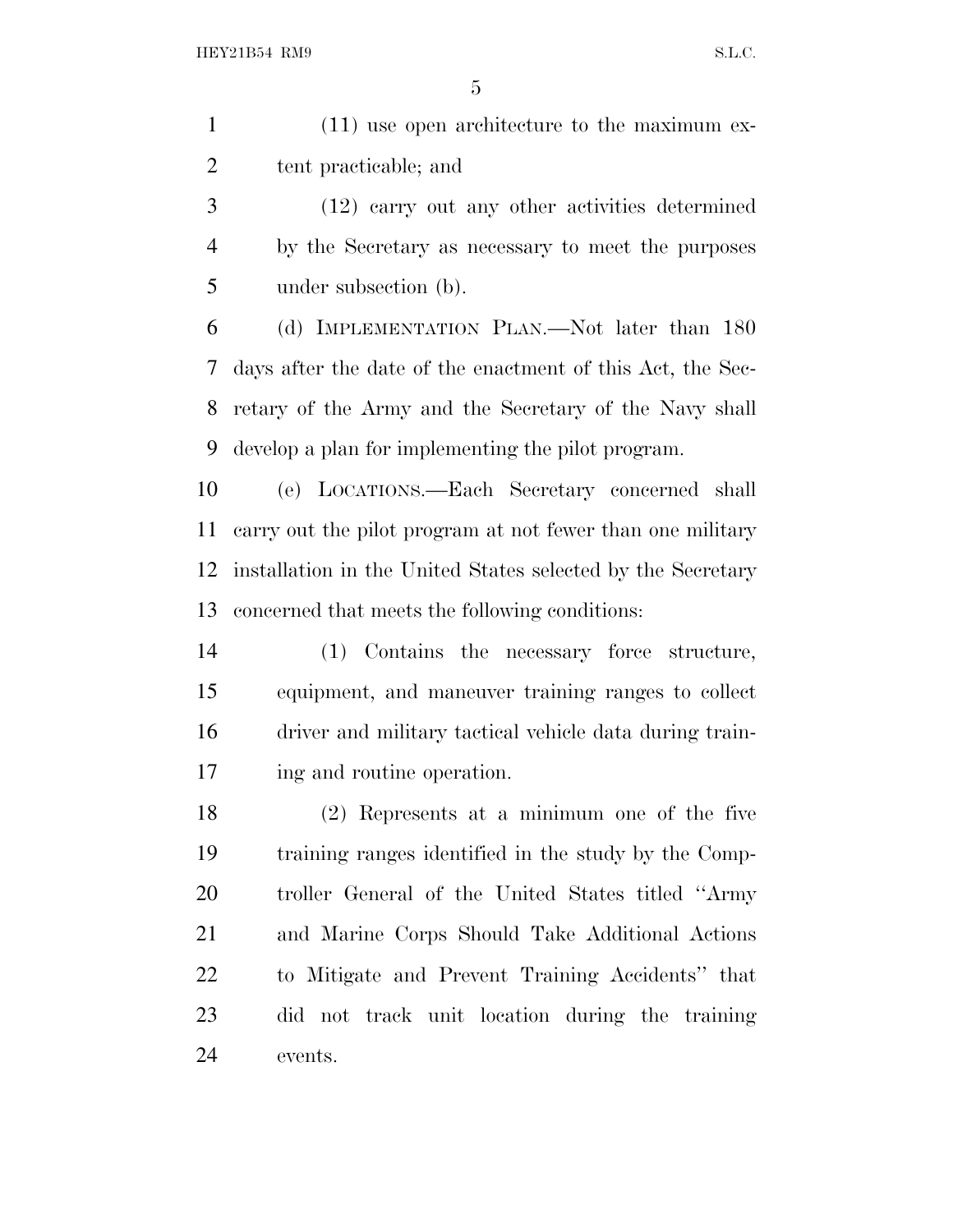(f) COVERED MILITARY TACTICAL VEHICLES.—The pilot program shall cover the following military tactical ve-hicles:

(1) Army Strykers.

(2) Marine Corps Light Armored Vehicles.

(3) Army Medium Tactical Vehicles.

 (4) Marine Corps Medium Tactical Vehicle Re-placements.

 (g) METRICS.—The Secretaries shall develop metrics to evaluate the effectiveness of the pilot program in moni- toring, assessing, and improving vehicle safety, driver readiness, and mitigation of risk.

(h) REPORTS.—

 (1) INITIAL.—Not later than 180 days after the date of the enactment of this Act, the Secretary of 16 the Army and the Secretary of the Navy shall jointly submit to the congressional defense committees a re- port on the pilot program that addresses the plan for implementing the requirements under subsection (c), including the established metrics under sub-section (g).

 (2) INTERIM.—Not later than three years after the commencement of the pilot program, the Sec- retary of the Army and the Secretary of the Navy shall jointly submit to the congressional defense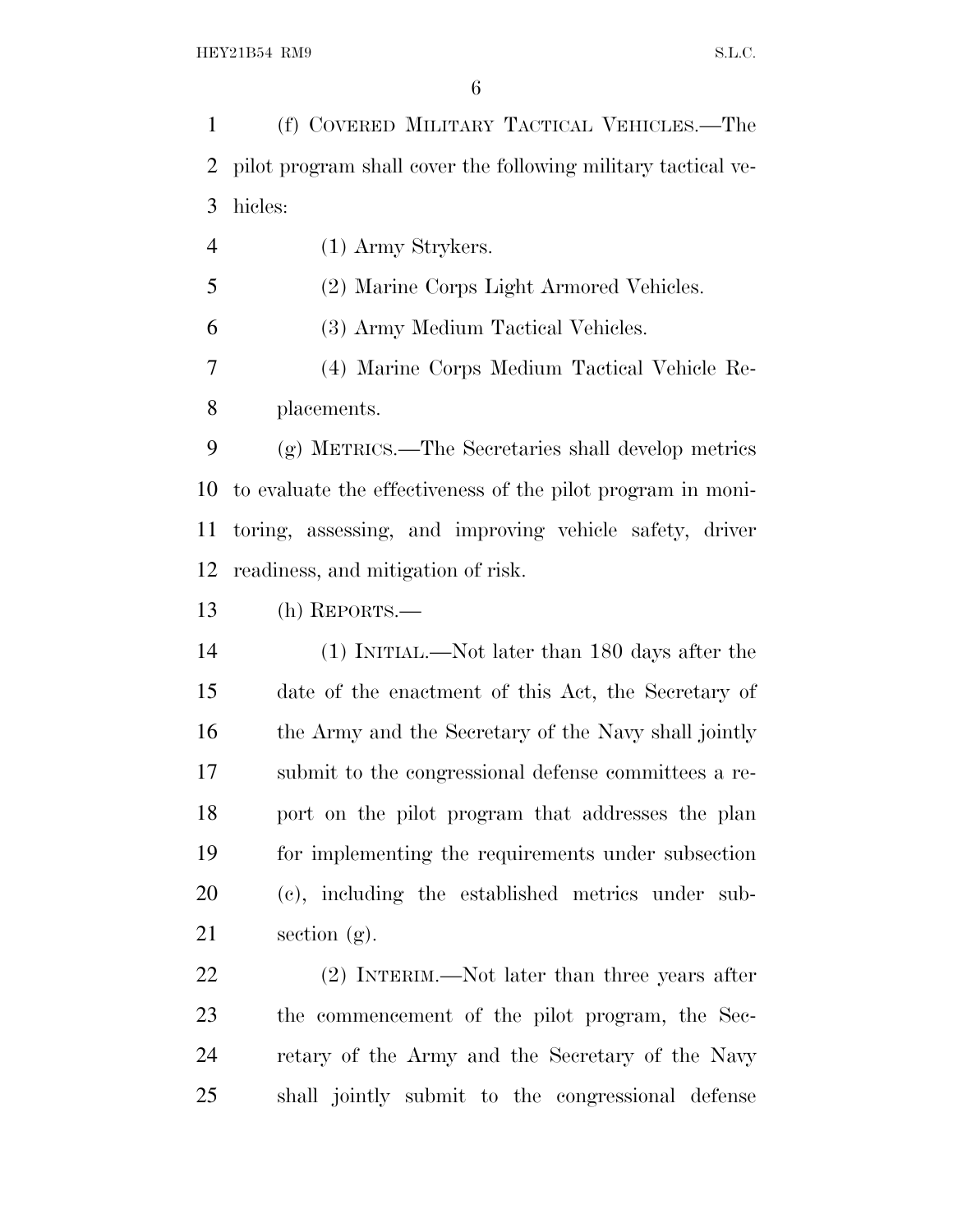| $\mathbf{1}$   | committees a report on the status of the pilot pro-   |
|----------------|-------------------------------------------------------|
| $\overline{2}$ | gram, including the preliminary results in carrying   |
| 3              | out the pilot program, the metrics generated during   |
| 4              | the pilot program, disaggregated by military tactical |
| 5              | vehicle, location, and service, and the implementa-   |
| 6              | tion plan under subsection (d).                       |
| $\overline{7}$ | $(3)$ FINAL.—                                         |
| 8              | $(A)$ In GENERAL.—Not later than 90 days              |
| 9              | after the termination of the pilot program, the       |
| 10             | Secretary of the Army and the Secretary of the        |
| 11             | Navy shall jointly submit to the congressional        |
| 12             | defense committees a report on the results of         |
| 13             | the program.                                          |
| 14             | (B) ELEMENTS.—The report required by                  |
| 15             | subparagraph $(A)$ shall—                             |
| 16             | (i) assess the effectiveness of the pilot             |
| 17             | program in meeting the purposes under                 |
| 18             | subsection (b);                                       |
| 19             | (ii) include the metrics generated dur-               |
| 20             | ing the pilot program, disaggregated by               |
| 21             | military tactical vehicle, location, and serv-        |
| 22             | ice;                                                  |
| 23             | (iii) include the views of range per-                 |
| 24             | sonnel, unit commanders, and members of               |
| 25             | the Armed Forces involved in the pilot pro-           |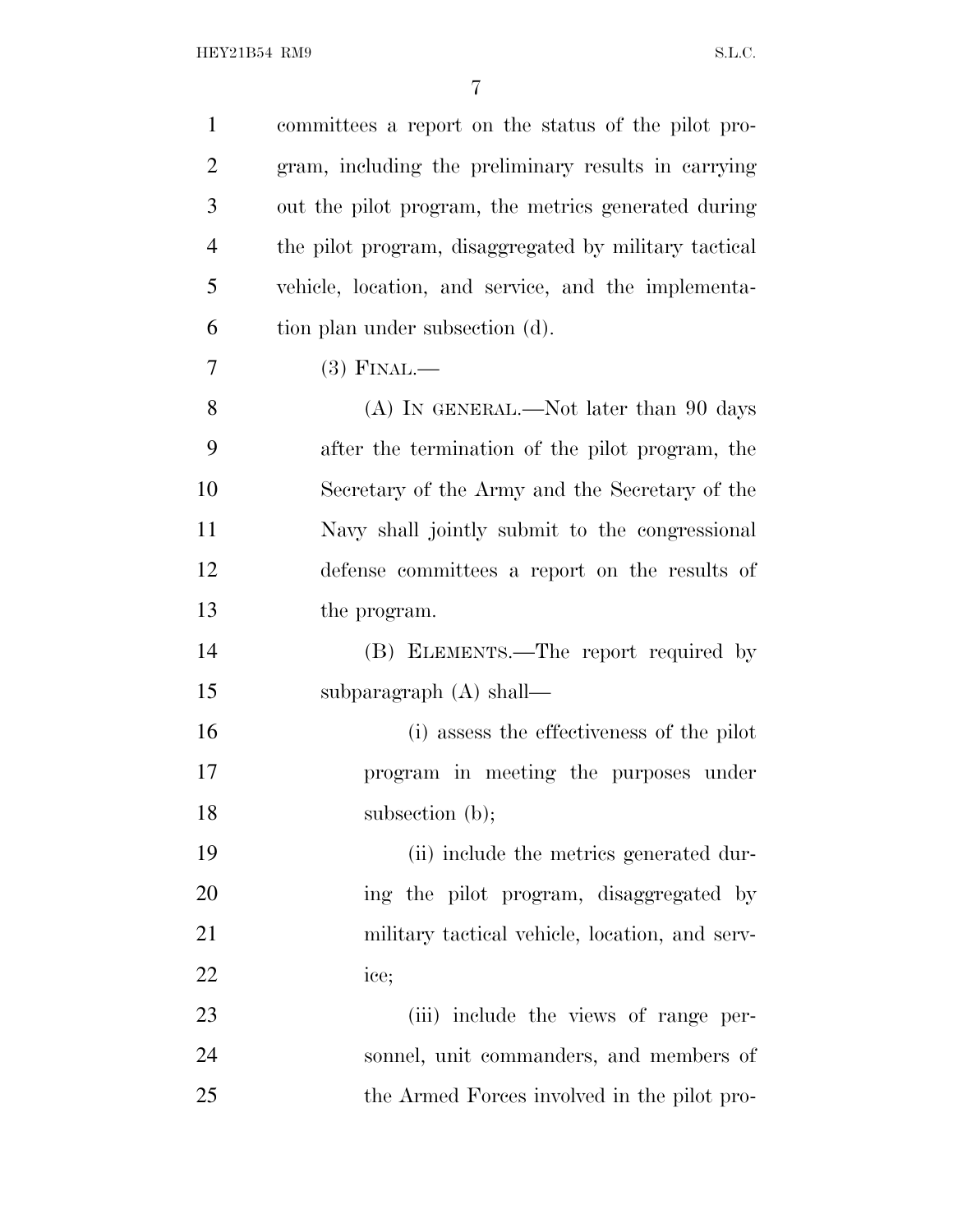| $\mathbf{1}$   | gram on the level of effectiveness of the               |
|----------------|---------------------------------------------------------|
| $\overline{2}$ | technology selected;                                    |
| 3              | (iv) provide a cost estimate for equip-                 |
| $\overline{4}$ | ping legacy military tactical vehicles with             |
| 5              | data recorders;                                         |
| 6              | (v) determine the instances in which                    |
| $\overline{7}$ | data recorders should be a requirement in               |
| 8              | the acquisition of military tactical vehicles;          |
| 9              | (vi) recommend whether the pilot pro-                   |
| 10             | gram should be expanded or made into a                  |
| 11             | program of record; and                                  |
| 12             | (vii) recommend any statutory, regu-                    |
| 13             | latory, or policy changes required to sup-              |
| 14             | port the purposes under subsection (b).                 |
| 15             | (i) TERMINATION.—The authority to carry out the         |
| 16             | pilot program under subsection (a) shall terminate five |
|                | 17 years after the date of the enactment of this Act.   |
| 18             | (j) DEFINITIONS.—In this section:                       |
| 19             | (1) ACCIDENT.—The term "accident" means a               |
| 20             | collision, rollover, or other mishap involving a motor  |
| 21             | vehicle.                                                |
| 22             | (2) CONGRESSIONAL DEFENSE COMMITTEES.-                  |
| 23             | The term "congressional defense committees" has         |
| 24             | the meaning given that term in section $101(a)(16)$     |
| 25             | of title 10, United States Code.                        |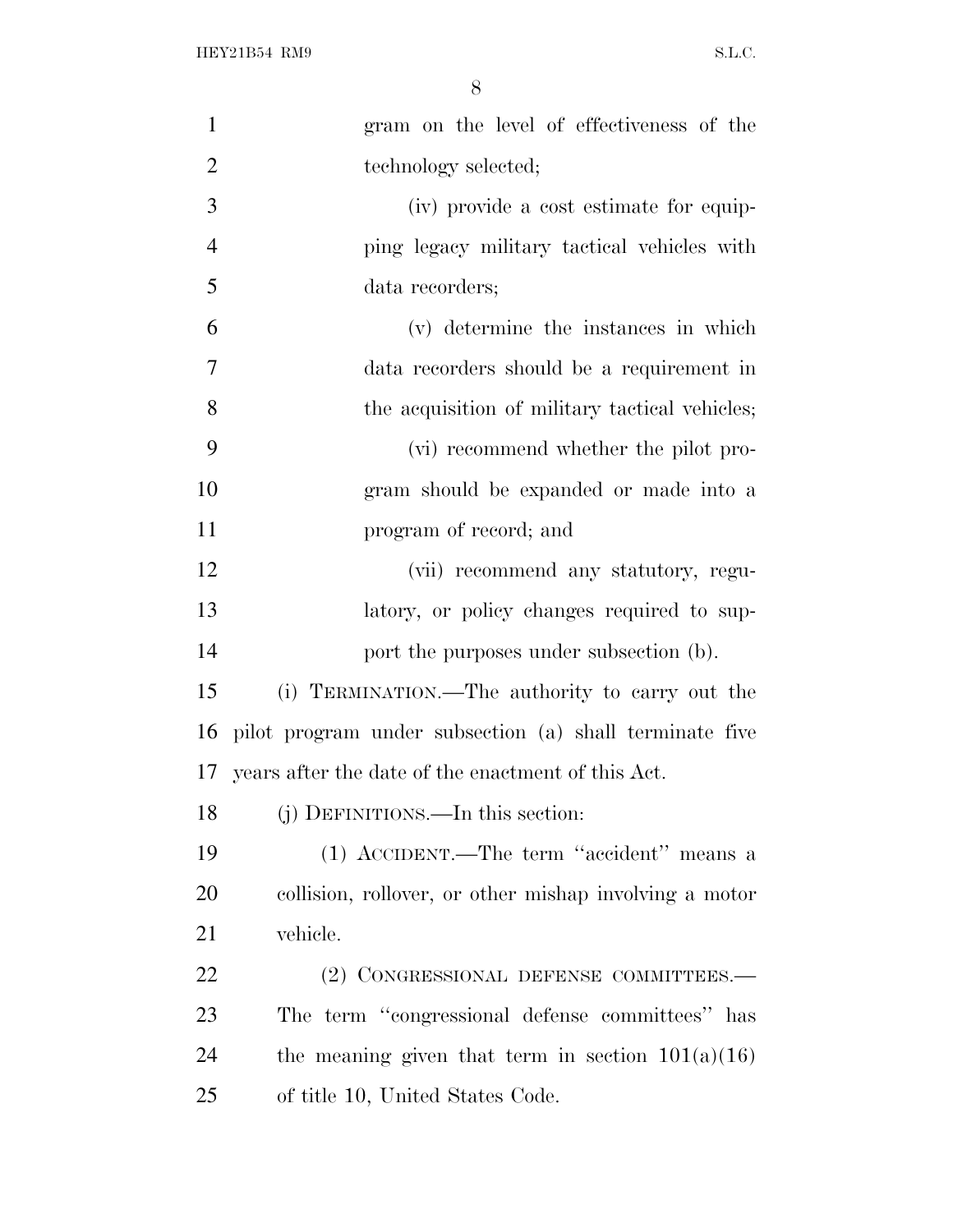| $\mathbf{1}$   | (3) DATA RECORDER.—The term "data re-                   |
|----------------|---------------------------------------------------------|
| $\overline{2}$ | corder" means technologies installed in a motor ve-     |
| 3              | hicle to record driver identification, telemetry data,  |
| $\overline{4}$ | and event data related to the operation of the motor    |
| 5              | vehicle.                                                |
| 6              | (4) DRIVER IDENTIFICATION.—The term "driv-              |
| 7              | er identification" means data enabling the unique       |
| 8              | identification of the driver operating a motor vehicle. |
| 9              | (5) EVENT DATA.—The term "event data" in-               |
| 10             | cludes data related to-                                 |
| 11             | (A) the start and conclusion of each vehicle            |
| 12             | operation;                                              |
| 13             | (B) a vehicle accident;                                 |
| 14             | (C) a vehicle acceleration, velocity, or loca-          |
| 15             | tion with an increased potential for an accident;       |
| 16             | <b>or</b>                                               |
| 17             | (D) a vehicle orientation with an increased             |
| 18             | potential for an accident.                              |
| 19             | (6) SECRETARY CONCERNED.—The term "Sec-                 |
| 20             | retary concerned" means—                                |
| 21             | (A) the Secretary of the Army with respect              |
| 22             | to matters concerning the Army; and                     |
| 23             | (B) the Secretary of the Navy with respect              |
| 24             | to matters concerning the Navy and Marine               |
| 25             | Corps.                                                  |